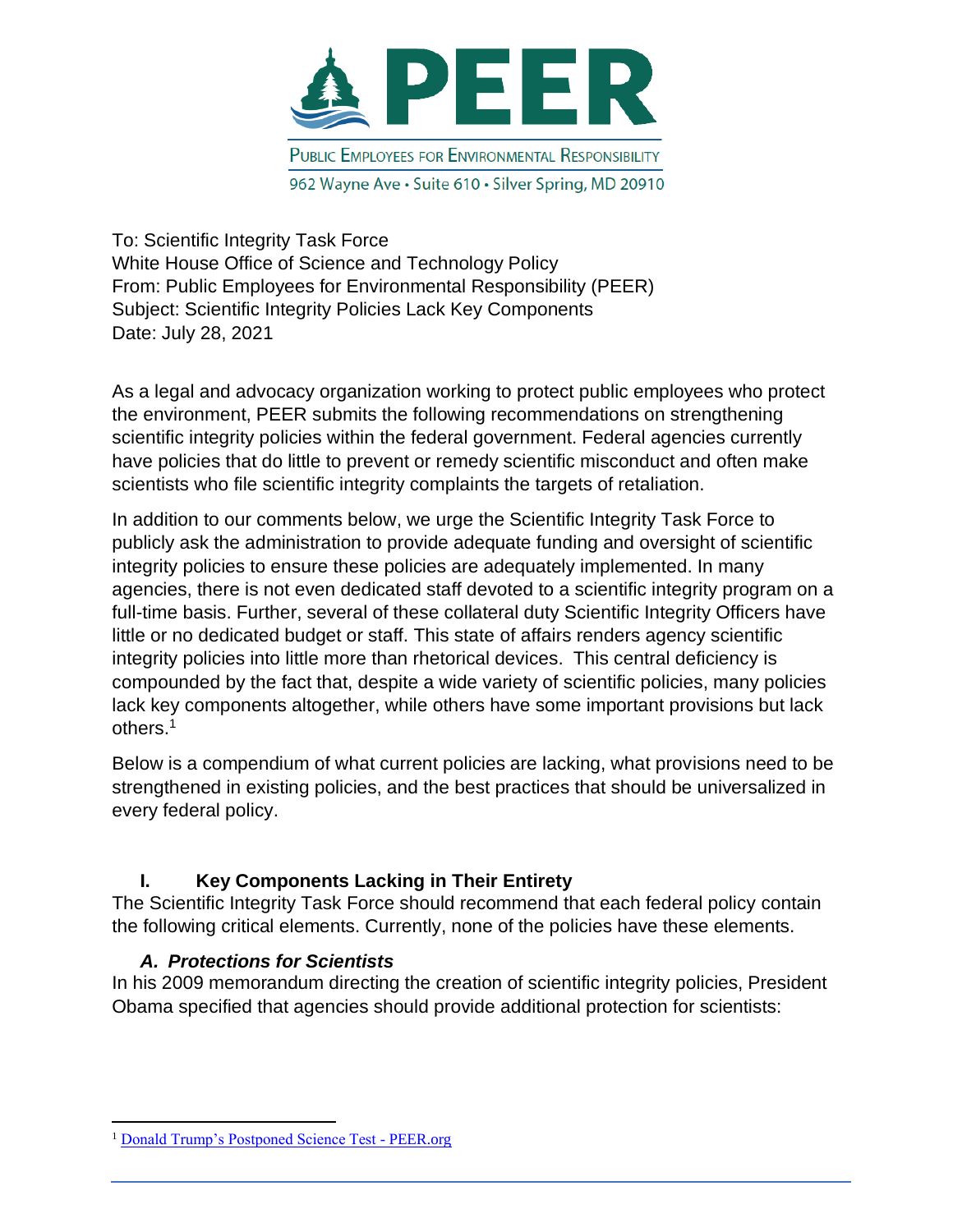"Each agency should adopt such additional procedures, including any appropriate whistleblower protections, as are necessary to ensure the integrity of scientific and technological information and processes...."<sup>2</sup>

Unfortunately, no agency adopted such additional procedures. That lapse was, in our view, primarily due to the guidance from the White House Office of Science & Technology Policy (OSTP) that all an agency needed to do was to reference existing whistleblower law:

"Under these scientific integrity guidelines, [Agency or Department name] shall continue to comply with the requirements of the Whistleblower Protection Act of 1989…."<sup>3</sup>

Current law, however, only protects scientists who report violations. As PEER has repeatedly pointed out, scientists are often targeted for controversial research that exposes flaws in agency positions. Doing such work is not whistleblowing, yet it is important for, in President Obama's words, "the integrity of scientific…processes."

EPA's policy attempts to fill this gap but falls short of providing enforceable protections to scientists who report violations. EPA's policy purports to extend "whistleblower protections to all EPA employees who uncover or report allegations of scientific and research misconduct, or who express a differing scientific opinion, from retaliation or other punitive actions. . . . "4

This provision applies to scientists "who express a differing scientific opinion." However, this provision does not specify who enforces this protection and/or by what means. As such, it serves only as window-dressing rather than as a meaningful, enforceable safeguard.

To both be effective and meet the intent of President Obama's and Biden's directives, every scientific integrity policy should prohibit harassment of, or threats against, scientists due to the policy implications of their work. In an earlier submission, PEER recommended provisions agencies should adopt to protect scientists from reprisal for the content – as opposed to the quality – of their research and findings.<sup>5</sup>

### *B. Punishment for Violators*

None of the policies specify penalties for violations by employees. As the Scientific Integrity Officer (SIO) at the Environmental Protection Agency (EPA) put it:

 $2.09$  12.05 obama science integrity memo.pdf (peer.org)

<sup>3</sup> Whistleblower Protections for Scientists Sidelined - PEER.org

<sup>4</sup> See EPA Policy at IV A3c

<sup>5</sup> [Scientific Misconduct Carries No Penalties -](https://www.peer.org/scientific-misconduct-carries-no-penalties/) PEER.org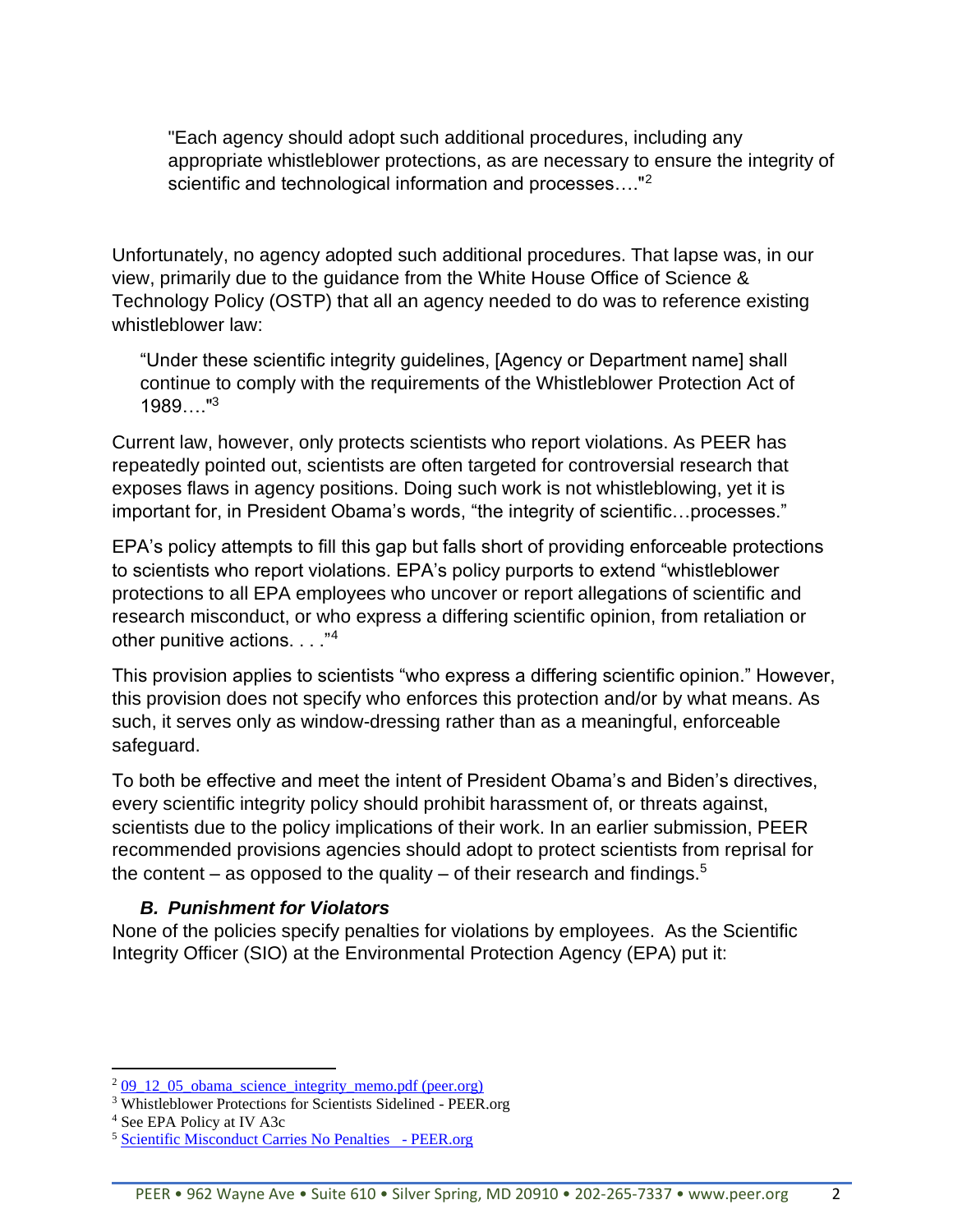"We're not playing a blame game. The way our scientific integrity policy is written is that specific disciplinary accountability is not in our lane. So, our work is to figure out what happened and safeguard the science." <sup>6</sup>

A scientific integrity policy that carries no penalty for those violating the policy provides no safeguards for the science and sends the signal that the policy can be ignored with impunity. In a prior submission, PEER detailed how to fill this fundamental gap.<sup>7</sup>

### *C. Sanctions for Political Appointees*

Although the 2009 Obama memorandum targeted political manipulation or suppression of science, none of the policies provide any specified sanctions for political appointees who violate these policies. Indeed, political appointees may, by the very nature of their position, be the largest source of pressure for political manipulation of science. Yet, some policies, such as the Department of Interior's, do not address political appointees at all. $8$  Even policies that reference political appointees, such as EPA's, do not specify any steps for addressing validated allegations involving political appointees.

PEER urges that findings regarding policy violations by a political appointee be publicly reported to that official's appointing authority and/or the White House.

### *D. Review of Agency Decisions Not to Investigate*

A principal purpose of these scientific integrity policies, in the words of President Biden's memorandum, is "Restoring Trust" by the public in the quality of government science. Yet, all of the policies allow the agencies to decline to investigate misconduct allegations without any outside review of that decision. This lapse enables agencies to cover up scientific fraud under the cover of their scientific integrity policies. $9$ 

Restoring public trust would require two measures: 1) An independent review of any decision not to investigate an allegation that specifies violations of the scientific integrity policy; and 2) That review be publicly posted so that the public can be assured the decision not to investigate was based on the merits (or the lack thereof) of the allegation.

#### *E. Independence of Scientific Integrity Officers*

In many agencies, these officials perform this function as a collateral duty to their main job. This situation puts Scientific Integrity Officers at risk of reprisal for performing this job well. In some cases, the SIO may be reporting to, either directly or indirectly, an official accused of scientific misconduct. In one case, PEER represented an SIO at the Bureau of Reclamation who was fired after he filed a scientific integrity complaint against the Secretary of Interior's press office for the slanted way it summarized the science on a complex and controversial issue. $^{10}$ 

<sup>6</sup> [The Fight to Clean Up the EPA \(theintercept.com\)](https://theintercept.com/2021/04/26/epa-corruption-cleanup/)

<sup>7</sup> [Scientific Misconduct Carries No Penalties -](https://www.peer.org/scientific-misconduct-carries-no-penalties/) PEER.org

<sup>8</sup> [How Interior Sabotaged Its Scientific Integrity Policy -](https://www.peer.org/how-interior-sabotaged-its-scientific-integrity-policy/) PEER.org

<sup>&</sup>lt;sup>9</sup> See examples detailed in [https://www.peer.org/wp-content/uploads/2021/05/5\\_27\\_21-Memo-to-Scientific-](https://www.peer.org/wp-content/uploads/2021/05/5_27_21-Memo-to-Scientific-Integrity-Task-Force.pdf)[Integrity-Task-Force.pdf](https://www.peer.org/wp-content/uploads/2021/05/5_27_21-Memo-to-Scientific-Integrity-Task-Force.pdf)

<sup>&</sup>lt;sup>10</sup> [Purged Science Advisor Tests Interior's Integrity Policies -](https://www.peer.org/purged-science-advisor-tests-interiors-integrity-policies/) PEER.org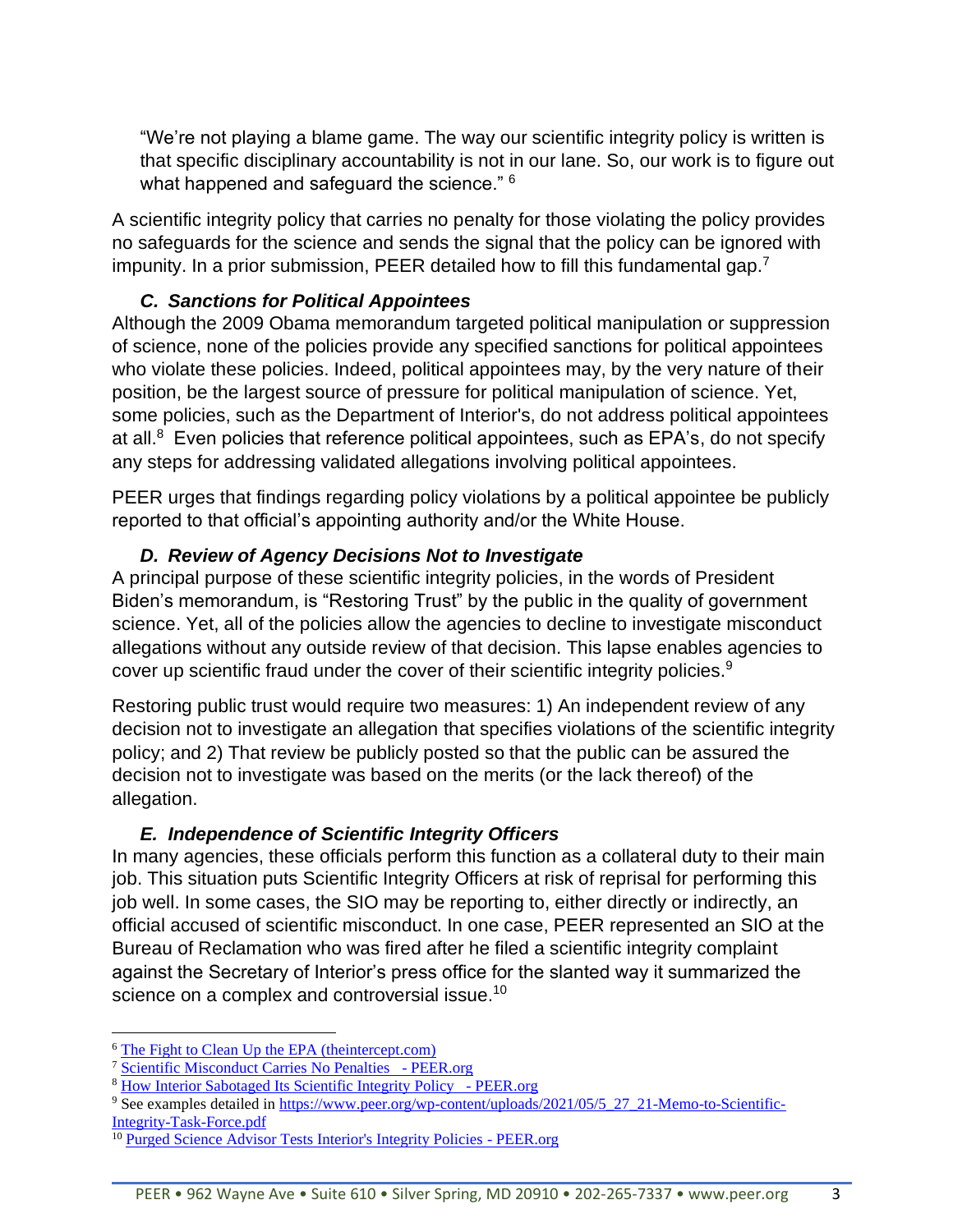PEER urges that SIOs be selected from retired annuitants or academics and given fixed terms to help secure some modicum of independence from the chain of command they are being asked to scrutinize and, in some circumstances, investigate.

# *II.* **Provisions That Must Be Strengthened**

Some policies contain provisions that should be strengthened.

## *A. Investigative Protocols*

Some agencies, such as the National Oceanic and Atmospheric Administration (NOAA), have policies that detail how non-frivolous allegations should be investigated. By contrast, EPA has no protocol at all. Nor is it even clear whether and how allegations at EPA are investigated at all, as that agency has filed no report of activities since 2018.

In addition, some agencies, such as the Interior Department, task "Bureau heads" with appointing "coordinating managers" to oversee inquiries.<sup>11</sup> This feature can undermine the independence of inquiries, as the Bureau Director may have a professional interest in ensuring that allegations are not upheld.

Every agency should have protocols for the investigation of serious complaints by experts who are independent of the agency chain of command. Moreover, these protocols should be somewhat uniform as there is no compelling rationale for the wide variation in how investigations are conducted from agency to agency. In addition, a more coordinated government-wide process would make it easier to assemble panels of independent experts from a wider variety of specialties.

## *B. Correction of Lapses and Violations*

Most of the policies lack provisions requiring correction of the record when lapses in scientific integrity are found. While many policies reference the Information Quality Act (Public Law 106-554, Section 515), which has a process for correcting the record, none incorporate that record correction process into their scientific integrity policies. Nor do these latter policies require public notice of retraction when an error has been determined.

Some agencies, such as the U.S. Geological Survey, take the position that a scientific integrity violation requires an intentional act and will not recognize, let alone redress, losses of scientific integrity committed through negligence, no matter how gross.<sup>12</sup>

To restore public trust, all agency policies should require correction of scientific integrity lapses – whether intentional or negligent – followed by public notice of the same.

## *C. Transparency of Records*

Today, federal agencies have greater discretion to withhold scientific research from public view than ever before. This state of affairs reflects the confluence of two trends: 1) During the Trump era, to reduce their legal vulnerability, federal agencies purged

<sup>11</sup> See USDOI 305DM3 §3.6E

<sup>&</sup>lt;sup>12</sup> See [Federal Lab Biosafety Whistleblower Targeted -](https://www.peer.org/federal-lab-biosafety-whistleblower-targeted/) PEER.org and [PEERMail | Something Extraordinary –](https://www.peer.org/peermail-something-extraordinary-a-whistleblower-wins/) A [Whistleblower Wins -](https://www.peer.org/peermail-something-extraordinary-a-whistleblower-wins/) PEER.org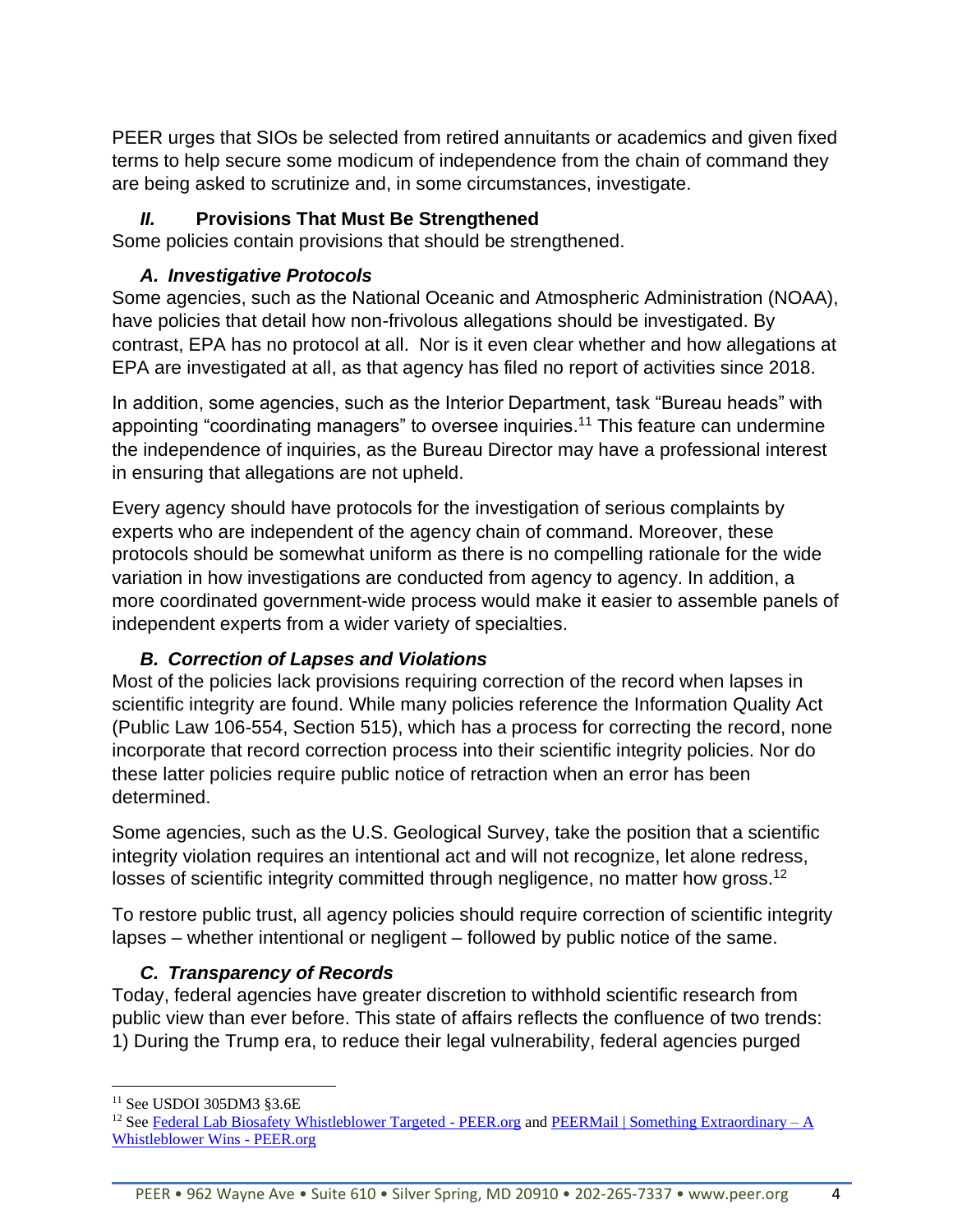administrative records to remove evidence that did not support the agency decision or revealed internal dissent or controversy; <sup>13</sup> and 2) A recent U.S. Supreme Court decision strengthened the ability of agencies to withhold scientific facts and findings by keeping them in draft form.<sup>14</sup>

These strictures run counter to the scientific integrity precepts put forth by both Presidents Obama and Biden. Moreover, there is no cogent reason why agency records transparency practices should vary from agency to agency. Further, as PEER has previously argued, the current agency-by-agency approach employed by this Task Force undercuts transparency. Instead, the White House should issue a single governwide requirement that all records be included in official administrative records and that scientific research and findings should not be withheld from release under the predecisional exemption in the Freedom of Information Act.<sup>15</sup>

### *D. Conflict of Interest*

Some agency policies have strong prohibitions against conflicts of interest. NOAA, for example, defines a conflict to be:

"Any financial, personal, professional, political, legal or other non-financial interest, which may influence an individual's scientific activities or judgment by:

a. Impairing the individual's objectivity;

b. Creating an unfair competitive advantage for any person or organization; or

c. Creating the appearance of either item listed above."<sup>16</sup>

Some policies lack this prohibition altogether. One agency, Interior, had a similar prohibition but rewrote and substantially narrowed this provision in late 2014 without any public notice or explanation. Interior's current conflict of interest definition reads:

"Conflict of Interest. Any personal, professional, financial, or other interests of those covered by this policy and/or their immediate family members that is prohibited by an applicable law or policy…."<sup>17</sup>

Missing from this newer definition are specific references that encompass –

- The appearance of a conflict, no matter how blatant;
- Favoritism for someone who is not a family member, such as a romantic partner;
- An impairment of objectivity caused by a previous publicly stated position on a question that is about to be explored;
- Cronyism; and
- Creating an unfair advantage for a favored associate.

<sup>14</sup> [BLOG | Supreme Court FOIA Decision and Official Candor -](https://www.peer.org/supreme-court-foia-decision/) PEER.org

<sup>&</sup>lt;sup>13</sup> [Alternative Facts on the Rise in Federal Decision Records -](https://www.peer.org/alternative-facts-on-the-rise-in-federal-decision-records/) PEER.org

<sup>15</sup> [Scientific Transparency Policies Should Be Uniform -](https://www.peer.org/scientific-transparency-policies-should-be-uniform/) PEER.org

<sup>&</sup>lt;sup>16</sup> NOAA Administrative Order 202-735D-2 §3.02

<sup>17</sup> USDOI 305DM3 § 3.5 E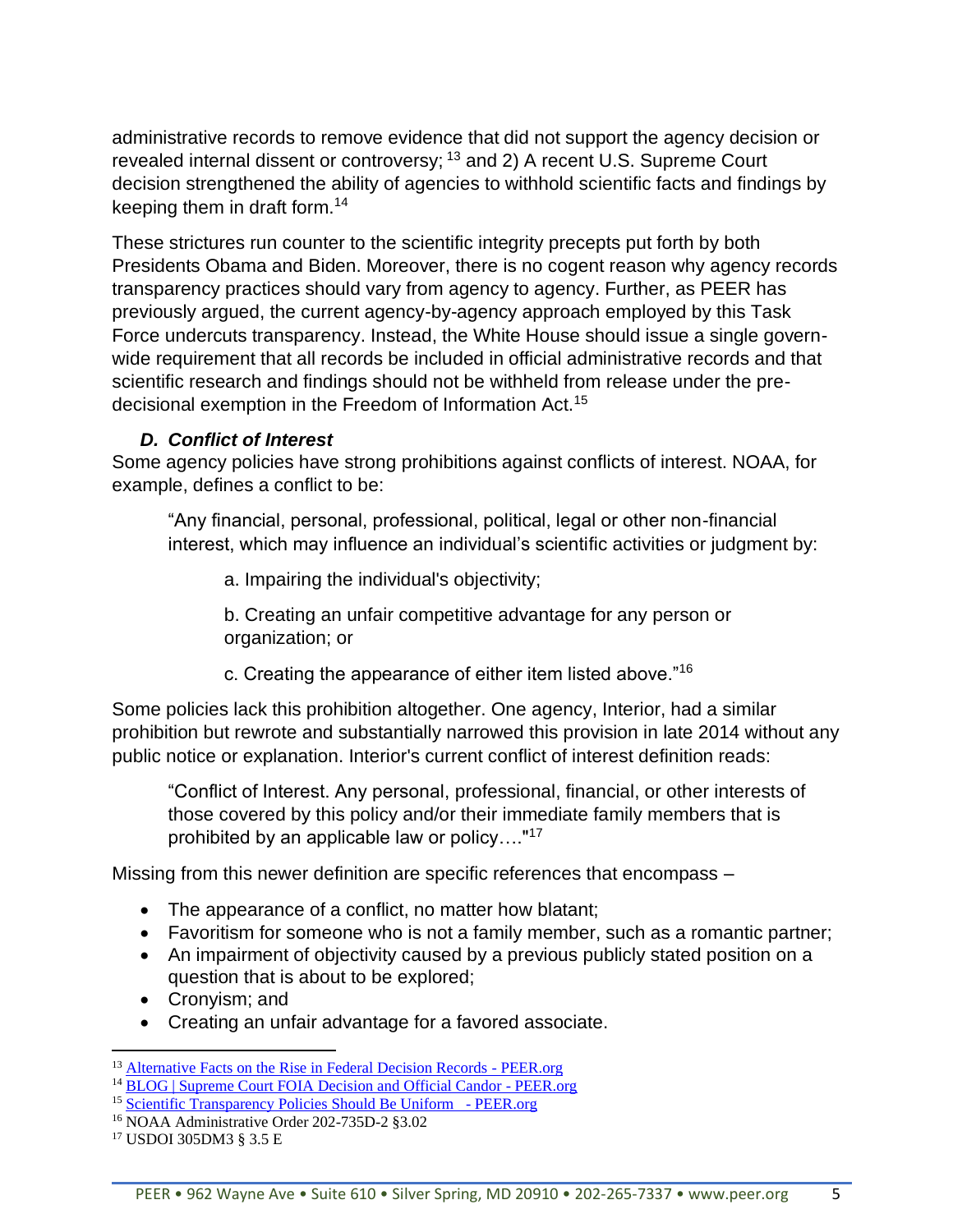Moreover, by limiting conflict to a violation of a pre-existing rule, this definition removes any new or more rigorous element, leaving issues of conflict to be hashed out under pre-existing ethics processes.

These types of definitions should not differ from agency to agency, and they should be explicit. PEER would urge that all agencies adopt the broad conflict provision NOAA has.

## **III. Best Practices That Should be Universalized**

Some agency policies contain provisions that should be candidates for governmentwide adoption, including the following:

## **A. Right to Publish**

NOAA's scientific integrity policy explicitly encourages its scientists "to engage with their peers in academic, industry, governmental, and non-governmental organizations by … publishing their work in appropriate outlets," NOAA's policy also provides that its scientists "are free to present viewpoints, for example about policy or management matters that extend beyond their scientific findings to incorporate their expert or personal opinions." In such instances, NOAA simply requires its scientists to state clearly that they are presenting their individual opinion, not those of the agency.<sup>18</sup>

Unfortunately, this admirable policy is constrained by a contradictory rule issued by NOAA's parent Department of Commerce. The Bush Commerce Department issued an administrative order governing "Public Communications" which repealed a more liberal "open science" policy adopted by NOAA in 2006. That order, which remains in effect, forbids scientists from disclosing information that has not been approved by the chain of command, even if they prepare it and deliver it on their own time as private citizens.<sup>19</sup>

PEER would urge that the Commerce "Public Communications" order be rescinded and that the unalloyed NOAA policy of encouraging publication by scientists be universally adopted by federal agencies.

## **B. Differing Professional Opinions**

We also commend the Nuclear Regulatory Commission (NRC) procedures and timeline to resolve scientific disputes in its Differing Professional Opinions (DPO) Program Handbook.<sup>20</sup> The DPO receives review by an *ad hoc* panel, and the NRC policy provides confidentiality protections for submitters. A detailed and well-thought-out process such as this one would assist agencies in dealing with scientific disputes in a constructive manner that promotes scientific integrity.

## **C. Delay of Publication**

<sup>18</sup> NOAA Administrative Order 202-735D.2 §5

<sup>19</sup> [Lift Gag Order Muzzling NOAA Scientists -](https://www.peer.org/lift-gag-order-muzzling-noaa-scientists/) PEER.org

<sup>&</sup>lt;sup>20</sup> [Management Directive 10.159, "NRC Differing Professional Opinion Program."](https://www.nrc.gov/docs/ML1513/ML15132A664.pdf)